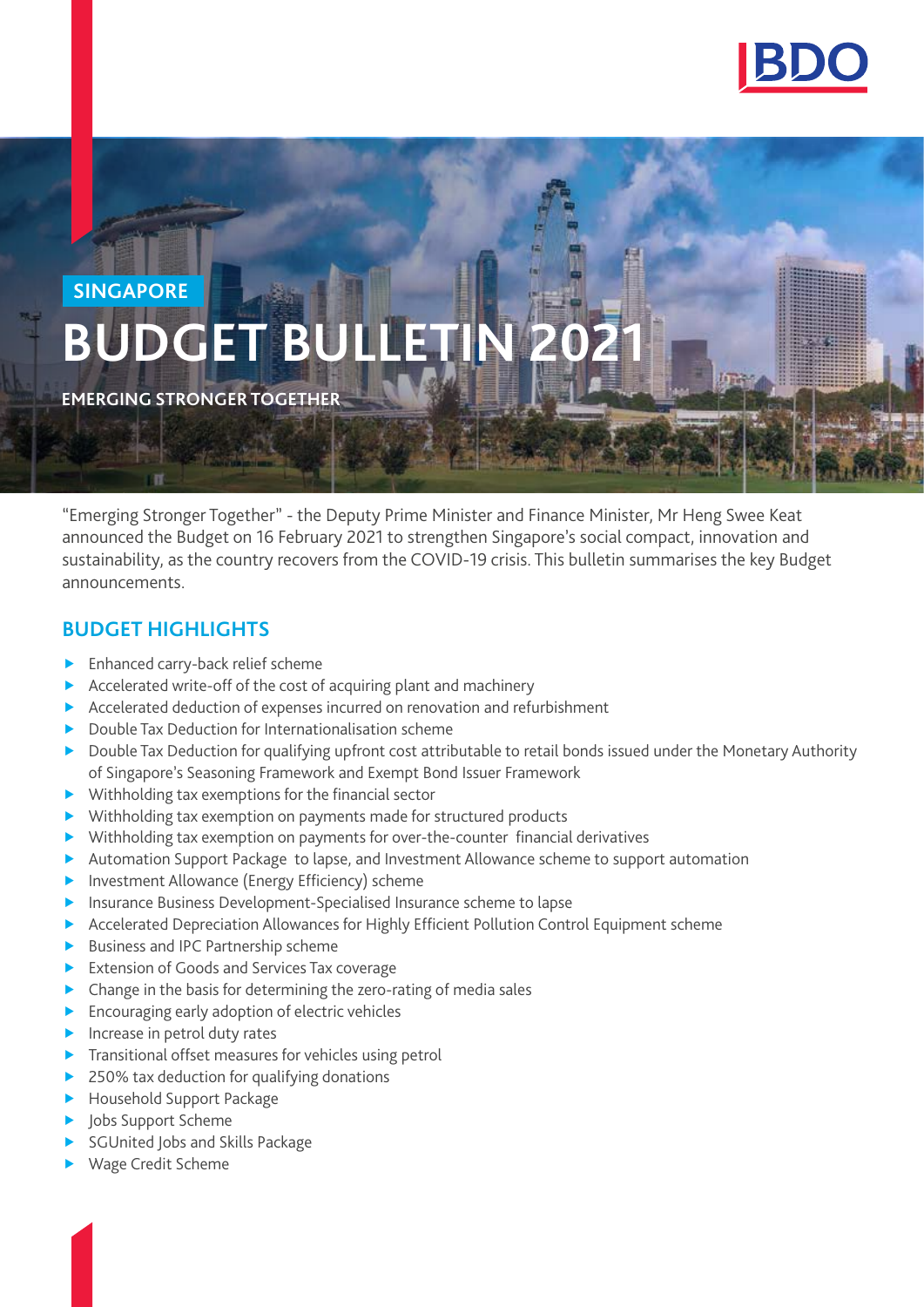## <span id="page-1-0"></span>**Tax Changes for Businesses**

## Corporate Income Tax ("CIT") rebate

• There was no CIT rebate proposed for the Year of Assessment ("YA") 2021.

## Enhanced carry-back relief scheme

• The enhancements to the carry-back relief scheme for YA 2020 will be extended to apply to qualifying deductions in YA 2021, with the same parameters.

## Accelerated write-off of the cost of acquiring plant and machinery ("P&M")

The option to accelerate the write-off of the cost to acquire P&M in YA 2021 will be extended to cover capital expenditure incurred on the acquisition of P&M in YA 2022, with the same parameters.

## Accelerated deduction of expenses incurred on renovation and refurbishment ("R&R")

The option to claim accelerated R&R deduction in one YA will be extended to qualifying expenditure incurred on R&R in YA 2022, with the same parameters.

## Double Tax Deduction for Internationalisation ("DTDi") scheme

- The scope of the existing DTDi scheme will be enhanced to cover the following specified expenses:
	- Qualifying expenses incurred to participate in approved virtual trade fairs approved by the Enterprise Singapore ("ESG"), namely -
		- Package fees charged by event organisers for virtual exhibition hall and booth access, collateral creation, business meeting/match sessions, pitches/product launches/speaking slots, webinar/conference, and post event analytics;
- Third-party costs for design and production of digital collaterals and promotion materials for virtual fairs; and
- Logistics costs incurred to send materials/ samples overseas to potential clients met at virtual trade fairs, on conditions that:
	- (i) Both the business claiming the deduction under the DTDi scheme and the recipient of the materials/samples have attended the approved virtual trade fair; and
	- (ii) Materials/samples are sent within six months from the end of the approved virtual trade fair.
- Qualifying expenses incurred for overseas investment study trips, namely -
	- Logistics costs to transport materials/ samples used during the investment trips.
- In addition, the scope of qualifying activities which do not require prior approval from ESG or Singapore Tourism Board will be enhanced to cover the following additional activities up to the current annual expense cap of S\$150,000:
	- Product/service certification (primarily to increase buyer's acceptance in overseas markets) approved by ESG;
	- Overseas advertising and promotional campaign;
	- Design of packaging for overseas markets;
	- Advertising in approved local trade publication; and
	- Participation in virtual trade fairs approved by ESG.
- The above enhancements will take effect for qualifying expenses incurred on or after 17 February 2021.

Double Tax Deduction ("DTD") for qualifying upfront cost attributable to retail bonds issued under the Monetary Authority of Singapore's ("MAS") Seasoning Framework and Exempt Bond Issuer Framework

• The existing DTD scheme will be extended and enhanced for qualifying upfront cost incurred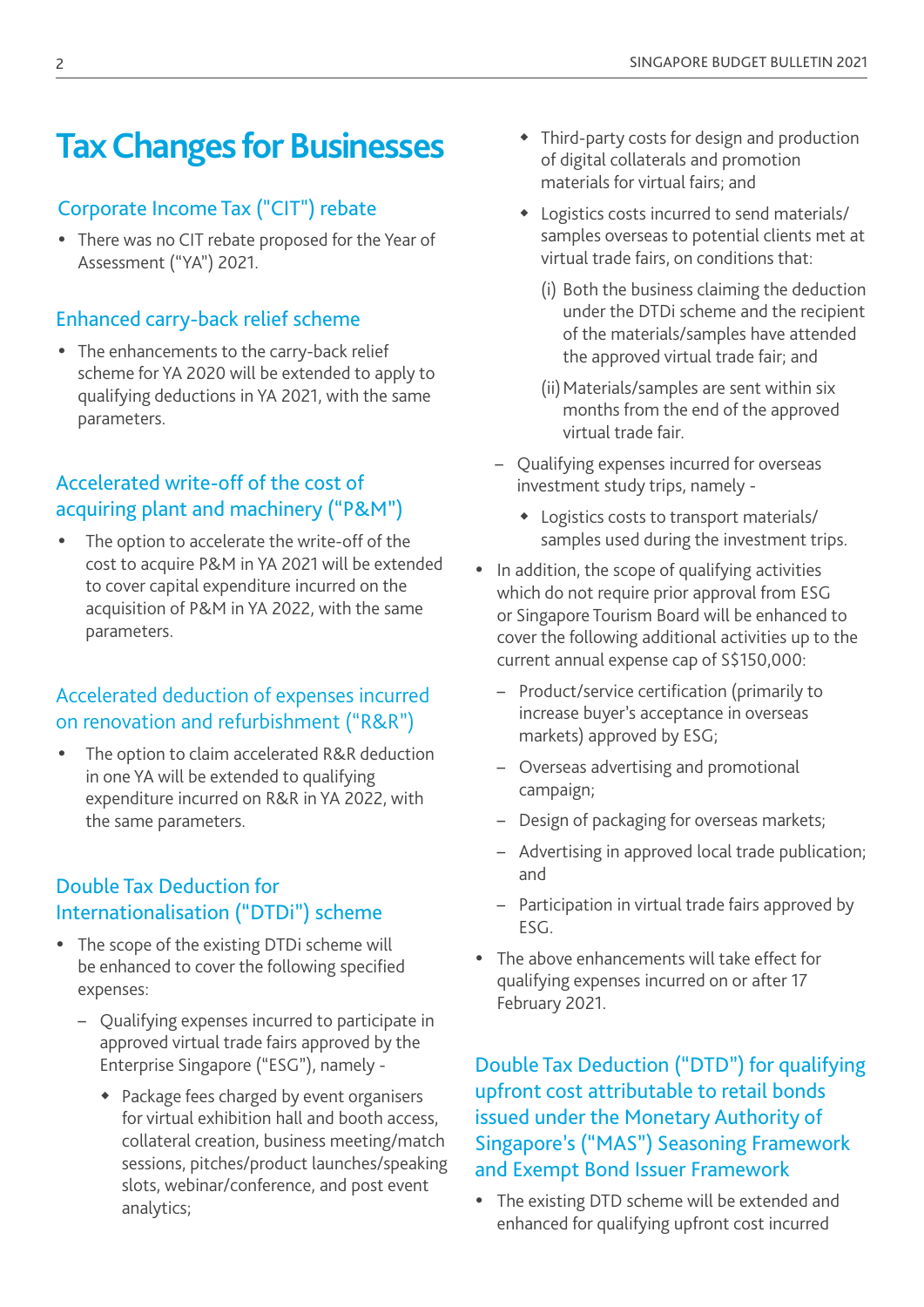<span id="page-2-0"></span>on or after 19 May 2021 that is attributable to rated retail bonds (instead of all retail bonds) issued during the period from 19 May 2021 to 31 December 2026 (both dates inclusive) under the Seasoning Framework and Exempt Bond Issuer Framework.

#### Withholding tax ("WHT") exemptions for the financial sector

- The following changes will be made:
	- The existing WHT remission for Section 12(6) payments made by banks in Singapore, for the purpose of their trade or business, to their branches / head offices outside Singapore or other banks outside Singapore will be legislated with effect from 1 April 2021 with a review date of 31 December 2031.
	- The existing WHT exemption for Section 12(6) payments made to any non-resident person [excluding any Permanent Establishments ("PE") in Singapore] by specified entities, for the purpose of the specified entities' trade or business, will be extended till 31 December 2026.
	- The existing WHT exemption for Section 12(6) payments made by specified entities to any PE in Singapore will be extended till 31 December 2026.

#### WHT exemption on payments made for structured products

• The existing WHT exemption will be extended for another five years and will cover payments made under a contract that takes effect on or before 31 December 2026.

#### WHT exemption on payments for over-thecounter ("OTC") financial derivatives

• The existing WHT exemption will be extended for another five years till 31 December 2026.

#### Not-for-Profit Organisation ("NPO") tax incentive

• The existing NPO tax incentive will be extended till 31 December 2027.

#### Automation Support Package ("ASP") to lapse, and Investment Allowance ("IA") scheme to support automation

- The ASP will lapse after 31 March 2021.
- The 100% IA scheme under the ASP to support businesses to automate will be extended by two years for automation projects approved by ESG from 1 April 2021 to 31 March 2023.
- All other conditions of the scheme remain unchanged.

#### Investment Allowance (Energy Efficiency) ("IA-EE") scheme

- The IA-EE scheme will be renamed the "Investment Allowance for Emissions Reduction" scheme, with the following revisions:
	- Expansion in the scope of qualifying projects to include projects involving a reduction of greenhouse gas emissions; and
	- Streamlined and updated eligibility conditions to all projects (i.e. there will no longer be a distinction between data centres and nondata centres).
- The revised conditions will apply to projects approved by EDB from 1 April 2021 to 31 December 2026 (both dates inclusive).

#### Insurance Business Development-Specialised Insurance ("IBD-SI") scheme to lapse

The IBD-SI scheme will lapse after 31 August 2021. Thereafter, insurers engaged in the specialised insurance and reinsurance business can apply for the IBD scheme.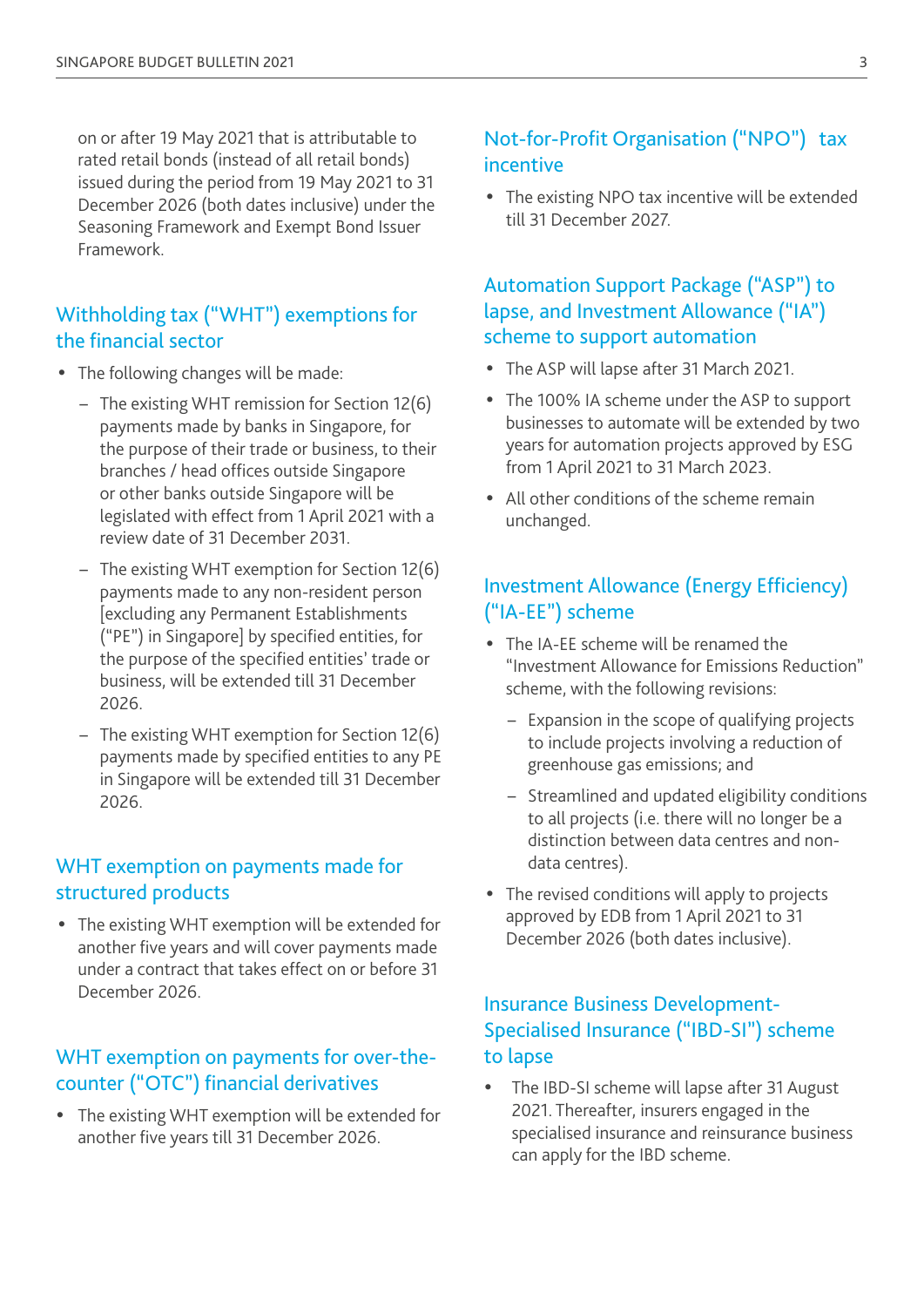## <span id="page-3-0"></span>Accelerated Depreciation Allowances for Highly Efficient Pollution Control Equipment ("ADA-PCE") scheme

The ADA-PCE scheme will be withdrawn from 17 February 2021.

#### Business and IPC Partnership scheme ("BIPS")

- The existing BIPS scheme will be extended until 31 December 2023.
- All other conditions of the scheme remain unchanged.

#### Increase in Goods and Services Tax ("GST") rate

• The Finance Minister has reaffirmed that the GST rate increase will not take effect in 2021. However, the GST rate increase is needed sometime between 2022 and 2025.

#### Extension of GST coverage

- GST is extended to the following with effect from 1 January 2023:
	- Low-value goods imported via air or post, regardless of value, effected via the Overseas Vendor Registration and reverse charge regimes.
	- Business-to-consumer imported non-digital services, effected via the Overseas Vendor Registration regime.

## Change in the basis for determining the zerorating of media sales

• With effect from 1 January 2022, the application of zero-rating to a supply of media sales will be updated to be based on the place where the customer (i.e. contractual customer) and direct beneficiary of the service belong.

# **Tax Changes for Vehicles**

#### Encouraging early adoption of electric vehicles

• From January 2022 to December 2023, electric cars and taxis will enjoy 45% rebate off the Additional Registration Fee ("ARF") at a cap of S\$20,000, with an ARF floor of S\$0.

#### Increase in petrol duty rates

• With effect from 16 February 2021, the petrol duty rate for premium grade petrol (unleaded RON 97 and above) will increase by S\$0.15 per litre to S\$0.79 per litre, whilst the petrol duty rate for intermediate grade petrol (unleaded and RON 90 and above but under RON 97) will increase by S\$0.10 per litre to S\$0.66 per litre.

#### Transitional offset measures for vehicles using petrol

- y With effect from 1 August 2021 to 31 July 2022, the road tax rebates for petrol and petrol-hybrid vehicles will be revised to the following rates:
	- 15% for cars, including taxis and private hire cars ("PHCs");
	- 60% for motorcycles; and
	- 100% for commercial vehicles.
- In addition, active drivers of taxis and PHCs using petrol will receive an additional Petrol Duty Rebate of S\$360 to be paid out over 4 months. For individual owners of motorcycles using petrol, registered as at 16 February 2021, additional Petrol Duty Rebate will be given, depending on the engine capacity ( $\leq$  200 cc will enjoy additional S\$80 Petrol Duty Rebate, and 201 cc to 400 cc will enjoy additional S\$50 Petrol Duty Rebate).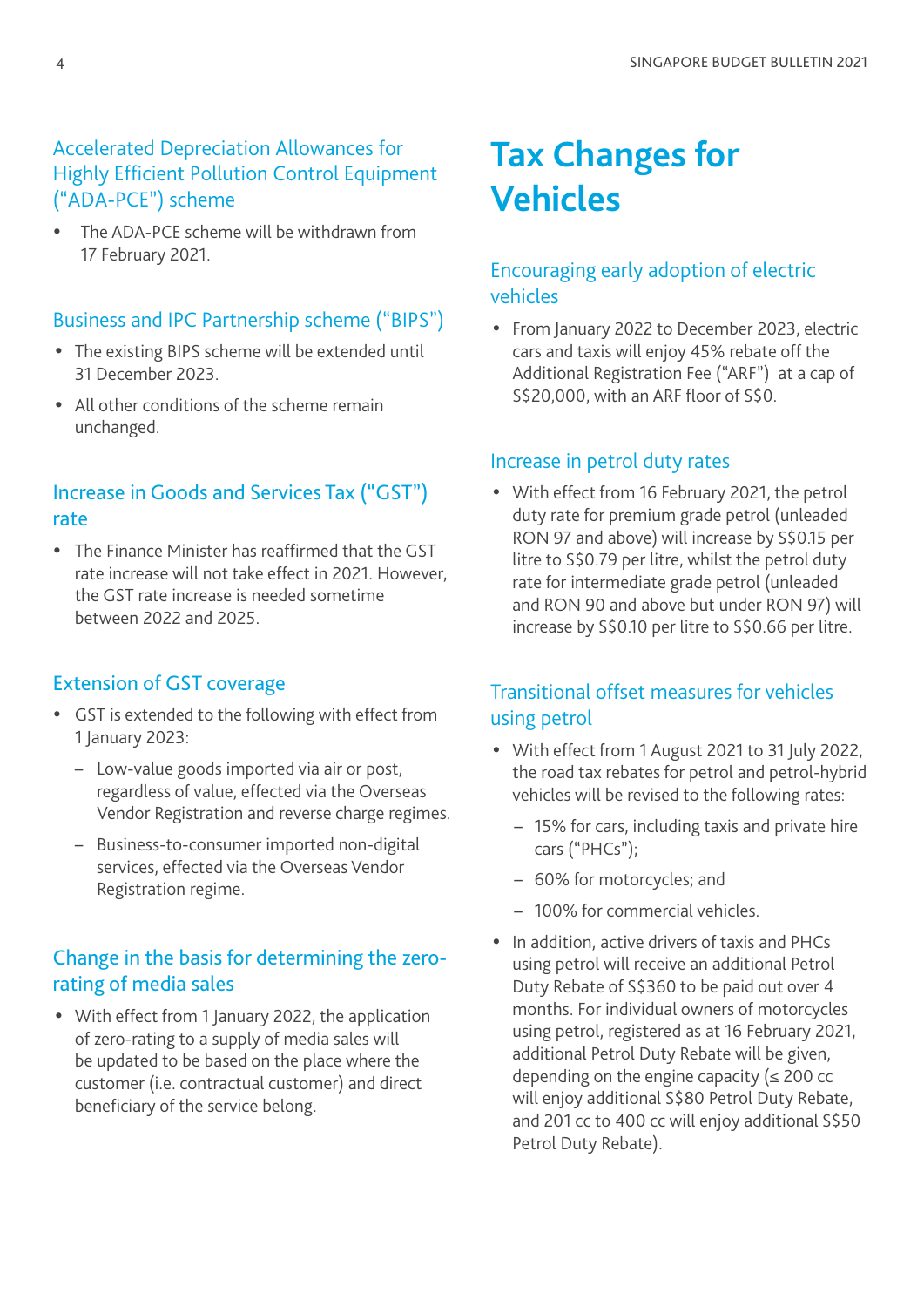## <span id="page-4-0"></span>**Others**

#### 250% tax deduction for qualifying donations

- The 250% tax deduction for qualifying donations made to Institutions of a Public Character ("IPCs") will be extended to qualifying donations made between 1 January 2022 and 31 December 2023.
- All other conditions of the scheme remain unchanged.

#### Household Support Package ("HSP")

- The HSP includes the following:
	- GST Voucher ("GSTV") Cash Special Payment
		- Lower-income Singaporeans who qualify for the GSTV will receive an additional GSTV Cash Special Payment of S\$200 each in June 2021.
		- In total, lower-income Singaporeans can receive up to S\$500 in GSTV – Cash and Cash Special Payment, this year.
	- GSTV U-Save Special Payment
		- All eligible Housing Development Board ("HDB") households will receive an additional 50% of their regular GSTV – U-Save in April and July 2021 to offset their utilities expenses.
	- Service and Conservancy Charges Rebate ("S&CC")
		- Eligible Singaporean households living in HDB flats will receive rebates to offset between 1.5 and 3.5 months of S&CC over four quarters, disbursed in April, July and October 2021 and January 2022.
	- Top-ups to Child Development Account, Edusave Account, and Post-Secondary Education Account
		- Each Singaporean child below the age of 21 in 2021 will receive an additional oneoff top-up of S\$200 to their respective

accounts.

- Top-ups to Edusave Account and Post-Secondary Education Account will be credited in May 2021.
- Top-ups to Child Development Account will be credited in September 2021.
- Community Development Council ("CDC") Vouchers scheme
	- S\$100 worth of CDC Vouchers will be given to each Singaporean household to be used at participating heartland shops and hawker centres.

#### Jobs Support Scheme ("JSS")

- ISS will be extended for firms in Tier 1 and 2 sectors by up to six months, with tapered support levels, as follows:
	- Tier 1 sectors (Aviation, Aerospace, and Tourism): Receive 30% JSS support for wages paid from April to June 2021, and 10% JSS support for wages paid from July to September 2021.
	- Tier 2 sectors (e.g. Food Services, Retail, Marine and Offshore, and Arts and Entertainment): Receive 10% JSS support for wages paid from April to June 2021.
- JSS support will cease for wages after March 2021 for Tier 3A sectors.
- For employers that are not allowed to resume on-site operations, JSS support will revert to the firms' base JSS tier for wages paid from April 2021 onwards.

#### SGUnited Jobs and Skills Package ("SGU JS")

- The following components of the SGU JS package will be updated:
	- a) Jobs Growth Incentive ("JGI"):
		- The JGI qualifying window is extended by seven months for all eligible hires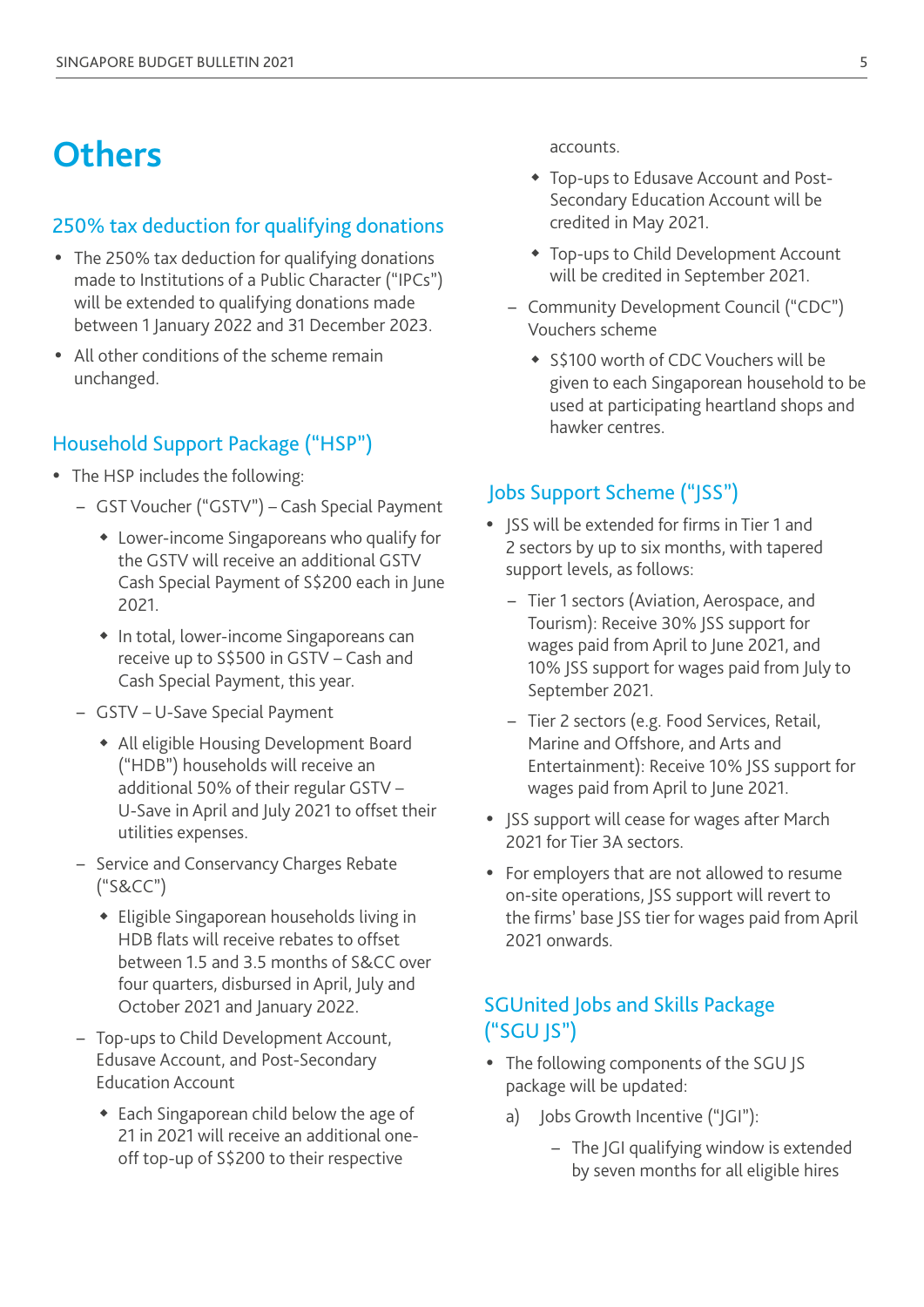<span id="page-5-0"></span>(which include all local hires at any wage level) to September 2021.

– Incentives are recalibrated as follows:

| Non-mature local hires<br>(below 40 years old)                                               | 25% on first S\$5,000 of<br>gross monthly wages <sup>^</sup> for<br>up to 12 months.                                                                                                                                                                                          |
|----------------------------------------------------------------------------------------------|-------------------------------------------------------------------------------------------------------------------------------------------------------------------------------------------------------------------------------------------------------------------------------|
| Mature local hires (aged<br>40 and above), Persons<br>with Disabilities, and<br>ex-offenders | For wages from September<br>2020 to February 2021,<br>50% on first S\$5,000 of<br>gross monthly wages <sup>^</sup> for<br>up to 18 months.<br>For wages from March<br>2021 onwards, 50% on first<br>S\$6,000 of gross month-<br>ly wages <sup>^</sup> for up to 18<br>months. |

^Gross monthly wages exclude employer's Central Provident Fund contributions.

- b) SGUnited Traineeships ("SGUT")
	- The SGUT will be extended to 31 March 2022.
	- From 1 April 2021, the stipend for ITE and diploma SGUT positions will be increased from S\$1,100 - S\$1,500 to S\$1,600 - S\$1,800, and from S\$1,300 - S\$1,800 to S\$1,700 - S\$2,100 respectively. The stipend for university SGUT positions will remain unchanged.
	- The maximum duration of each traineeship will be reduced to six months from 1 April 2021 onwards.
- c) SGUnited Mid-Career Pathways Programme Company Attachment ("SGUP-CA")/Company Training ("SGUP- CT")/SGUnited Skills ("SGUS")
	- The SGUP-CA, SGUP-CT and SGUS will be extended to 31 March 2022, with the following adjustments:

#### SGUP-CA

• Increase in maximum training allowance for mature trainees of up to S\$3,800 per month.

- Increase in minimum training allowance for non-mature trainees of up to S\$1,600 per month.
- Increase in Government co-funding rate for mature trainees to 90%
- Reduction in maximum training duration of each company attachment from nine to six months from 1 April 2021 onwards.

#### SGUP-CT and SGUS

- Expanded capacity of in-demand courses and courses with good hiring opportunities.
- More compact SGUP-CT and SGUS courses with a duration of up to six months, from 1 April 2021 onwards.

## Wage Credit Scheme ("WCS")

- The WCS is extended to 2021, with the government co-funding ratio at 15% and the qualifying gross wage ceiling at S\$5,000.
- Gross monthly wage increases (at least S\$50) previously given in 2019 and 2020 by the same employer will continue to be co-funded if they are sustained in 2020 and 2021.